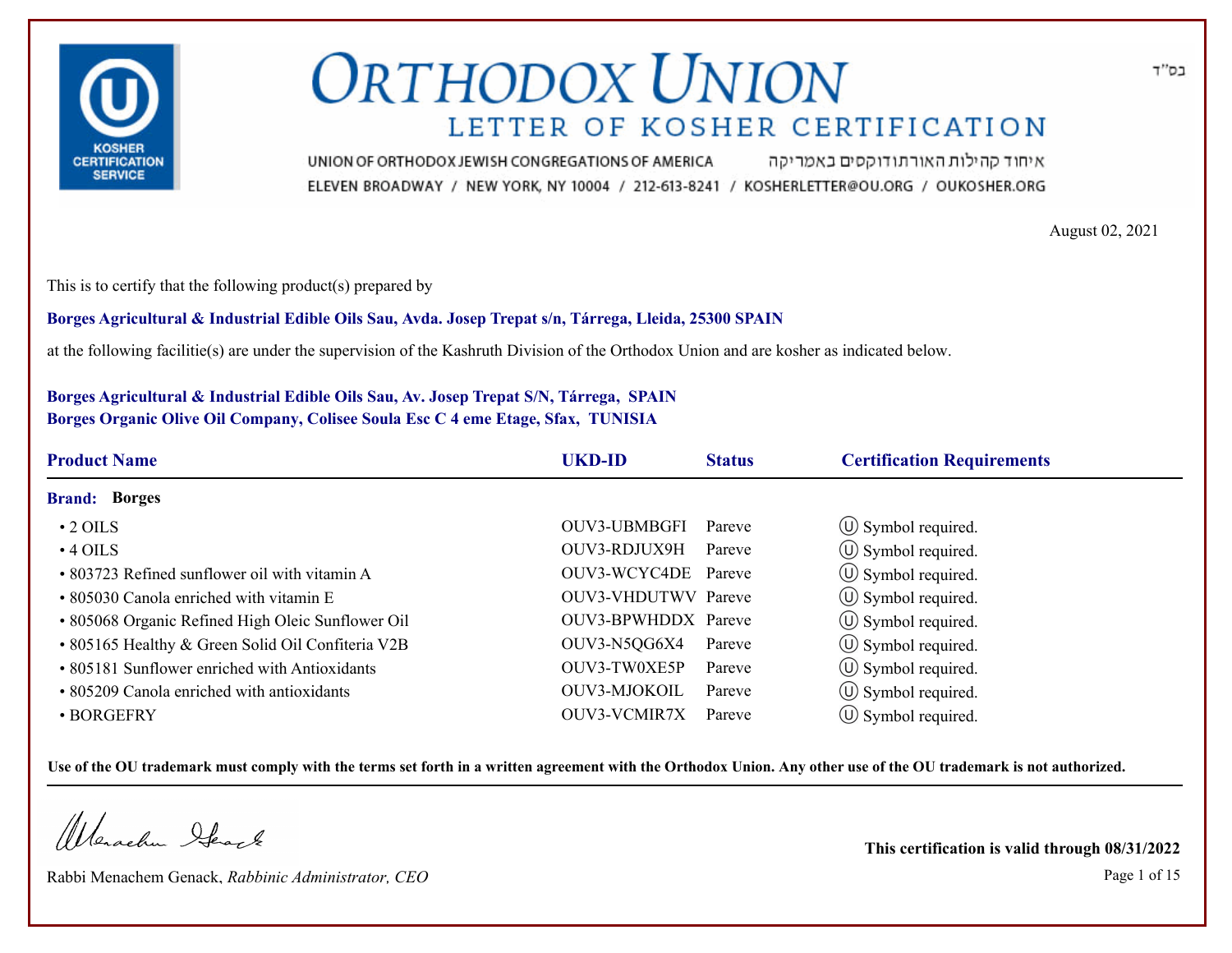

איחוד קהילות האורתודוקסים באמריקה UNION OF ORTHODOX JEWISH CONGREGATIONS OF AMERICA ELEVEN BROADWAY / NEW YORK, NY 10004 / 212-613-8241 / KOSHERLETTER@OU.ORG / OUKOSHER.ORG

August 02, 2021

#### **Borges Agricultural & Industrial Edible Oils Sau (continued)**

This is to certify that the following product(s) prepared by this company at the facilitie(s) listed above are under the supervision of the Kashruth Division of the Orthodox Union and are kosher as indicated below.

| <b>Product Name</b>                                          | <b>UKD-ID</b>       | <b>Status</b>   | <b>Certification Requirements</b>                                            |
|--------------------------------------------------------------|---------------------|-----------------|------------------------------------------------------------------------------|
| <b>Brand:</b> Borges (continued)                             |                     |                 |                                                                              |
| $\cdot$ CANOLA                                               | OUV3-KQ7LTOF        | Pareve          | $\circ$ Symbol required.                                                     |
| • Character Extra Virgin Olive Oil (Picual)                  | OUW3-3E9B078        | Pareve          | $\circled{1}$ Symbol required. Certified for Passover and<br>year-round use. |
| • Character Extra Virgin Olive Oil (Picual)<br>Lot 204021351 | <b>OUW3-E18DF15</b> | Pareve/Passover | $\circled{1}$ -P Symbol required.                                            |
| • Crude High Oleic Sunflower Oil                             | OUV4-B6496D2        | Pareve          | Certified when bulk shipped in OU approved<br>carriers.                      |
| • Crude Rapeseed Oil                                         | OUV4-OVW8ZTX Pareve |                 | Certified when bulk shipped in OU approved<br>carriers.                      |

**Use of the OU trademark must comply with the terms set forth in a written agreement with the Orthodox Union. Any other use of the OU trademark is not authorized.**

Werschn Stack

Rabbi Menachem Genack, *Rabbinic Administrator, CEO* Page 2 of 15

**This certification is valid through 08/31/2022**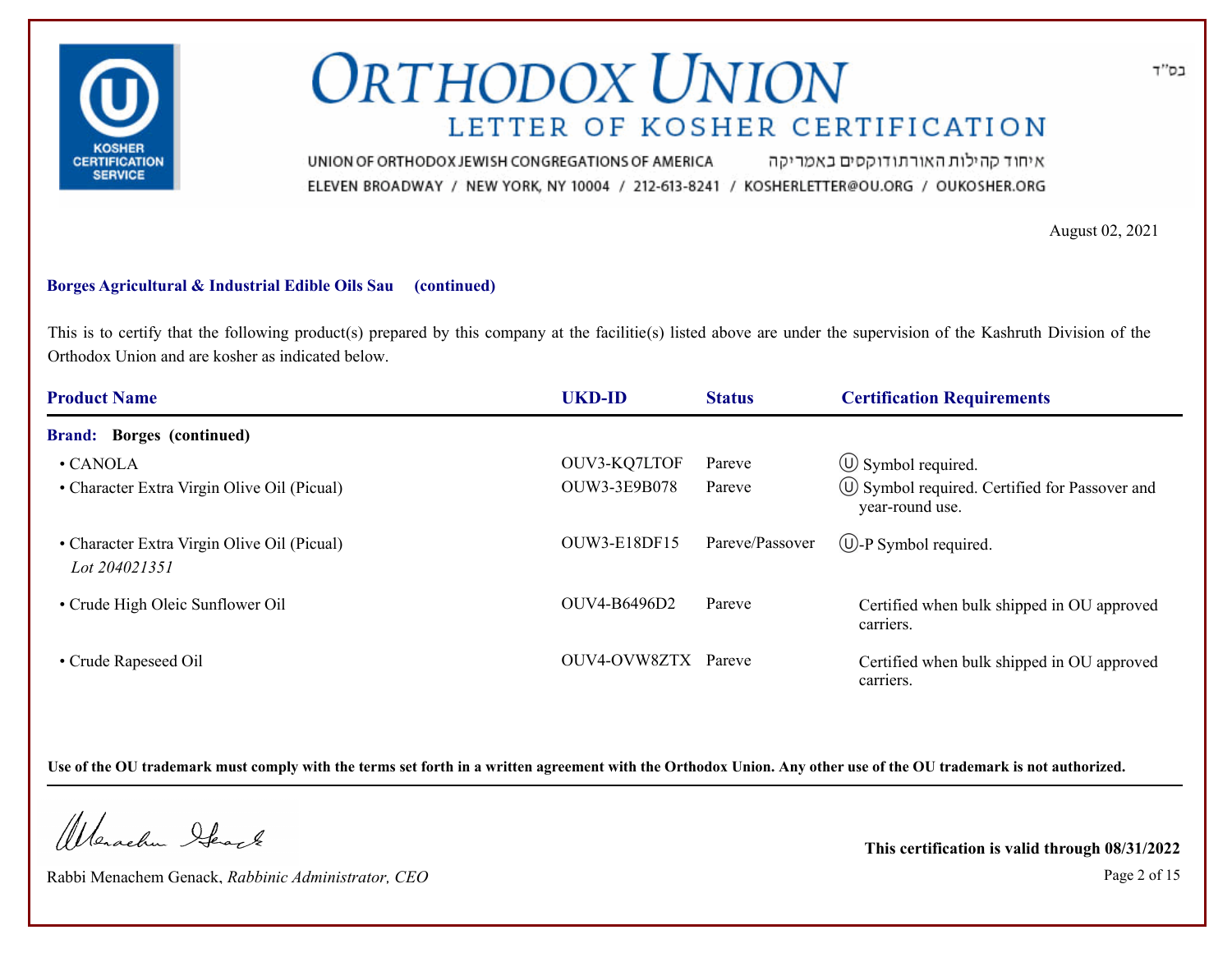

איחוד קהילות האורתודוקסים באמריקה UNION OF ORTHODOX JEWISH CONGREGATIONS OF AMERICA ELEVEN BROADWAY / NEW YORK, NY 10004 / 212-613-8241 / KOSHERLETTER@OU.ORG / OUKOSHER.ORG

August 02, 2021

#### **Borges Agricultural & Industrial Edible Oils Sau (continued)**

This is to certify that the following product(s) prepared by this company at the facilitie(s) listed above are under the supervision of the Kashruth Division of the Orthodox Union and are kosher as indicated below.

| <b>Product Name</b>                | <b>UKD-ID</b>       | <b>Status</b> | <b>Certification Requirements</b>                       |
|------------------------------------|---------------------|---------------|---------------------------------------------------------|
| <b>Brand:</b> Borges (continued)   |                     |               |                                                         |
| • Crude Sunflower Oil              | OUV4-C11863C        | Pareve        | Certified when bulk shipped in OU approved<br>carriers. |
| • Extra Light Olive Oil            | <b>OUV3-8F7CC47</b> | Pareve        | $\circled{1}$ Symbol required.                          |
| • Extra Light Olive Oil            | <b>OUV4-1F523BE</b> | Pareve        | Certified when bulk shipped in OU approved<br>carriers. |
| • Extra Light Olive Oil-Mild Taste | OUV3-D510F33        | Pareve        | $\circled{1}$ Symbol required.                          |

**Use of the OU trademark must comply with the terms set forth in a written agreement with the Orthodox Union. Any other use of the OU trademark is not authorized.**

Werschn Stack

Rabbi Menachem Genack, *Rabbinic Administrator, CEO* Page 3 of 15

**This certification is valid through 08/31/2022**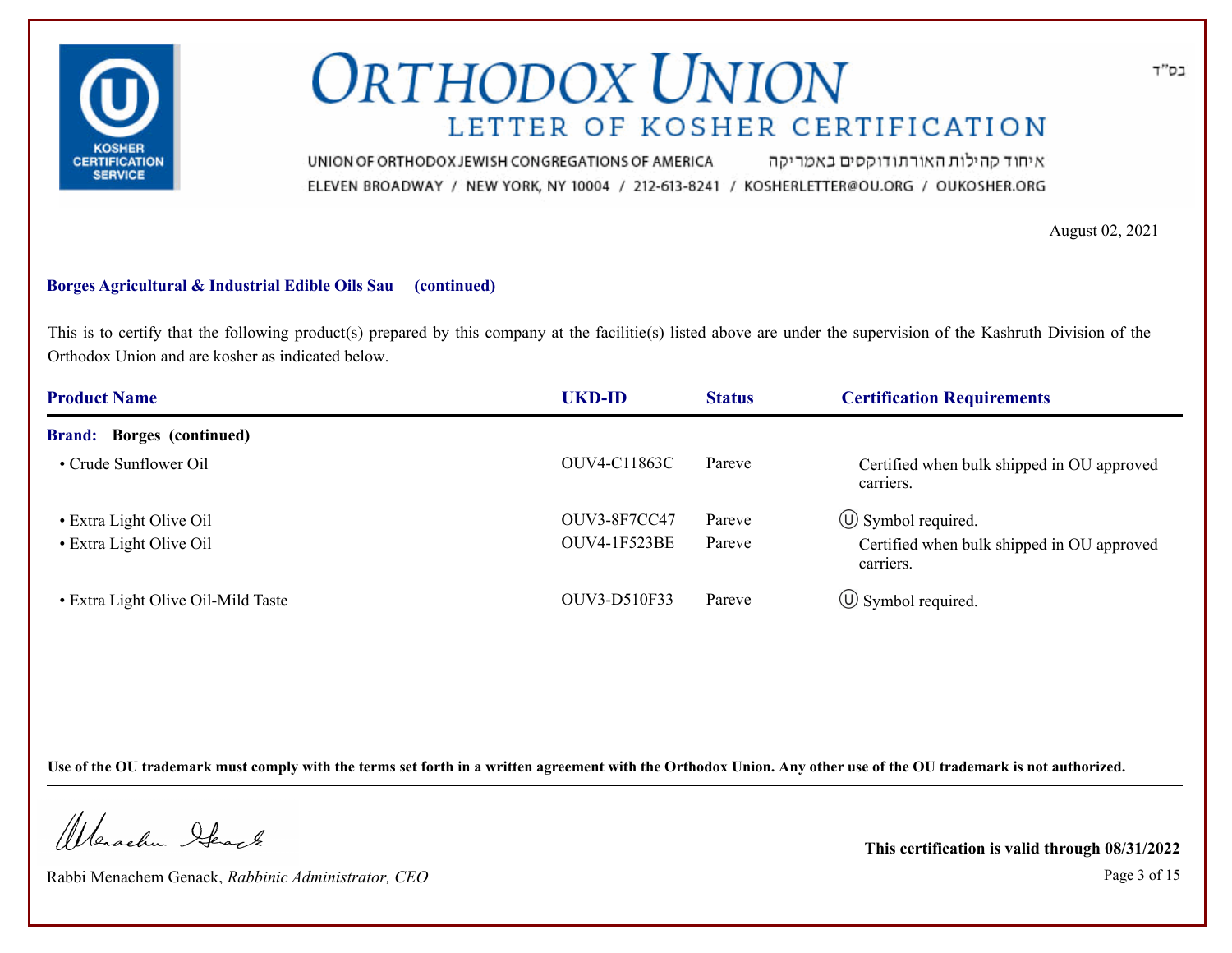

איחוד קהילות האורתודוקסים באמריקה UNION OF ORTHODOX JEWISH CONGREGATIONS OF AMERICA ELEVEN BROADWAY / NEW YORK, NY 10004 / 212-613-8241 / KOSHERLETTER@OU.ORG / OUKOSHER.ORG

August 02, 2021

#### **Borges Agricultural & Industrial Edible Oils Sau (continued)**

This is to certify that the following product(s) prepared by this company at the facilitie(s) listed above are under the supervision of the Kashruth Division of the Orthodox Union and are kosher as indicated below.

| <b>Product Name</b>                                                             | <b>UKD-ID</b>       | <b>Status</b>   | <b>Certification Requirements</b>                                                                     |
|---------------------------------------------------------------------------------|---------------------|-----------------|-------------------------------------------------------------------------------------------------------|
| <b>Borges</b> (continued)<br><b>Brand:</b>                                      |                     |                 |                                                                                                       |
| • Extra Virgin Olive Oil<br>Certified only when shipped in OU approved carriers | OUW3-063605D        | Pareve          | $\circ$ Symbol required. Certified for Passover and<br>year-round use.                                |
| • Extra Virgin Olive Oil<br>Lot 203984351                                       | OUW3-F348AFC        | Pareve/Passover | $(\bigcup$ -P Symbol required.                                                                        |
| • Extra Virgin Olive Oil<br>Certified only when shipped in OU approved carriers | OUW4-7620B75        | Pareve          | Certified when bulk shipped in OU approved<br>carriers. Certified for Passover and<br>year-round use. |
| • Extra Virgin Olive Oil                                                        | OUW4-8F73099        | Pareve          | Certified when bulk shipped in OU approved<br>carriers. Certified for Passover and<br>year-round use. |
| • H&GSO (Healthy and Green Solid Oil                                            | OUV3-UMNKNYB Pareve |                 | $\circled{1}$ Symbol required.                                                                        |

**Use of the OU trademark must comply with the terms set forth in a written agreement with the Orthodox Union. Any other use of the OU trademark is not authorized.**

Werschn Stack

Rabbi Menachem Genack, *Rabbinic Administrator, CEO* Page 4 of 15

**This certification is valid through 08/31/2022**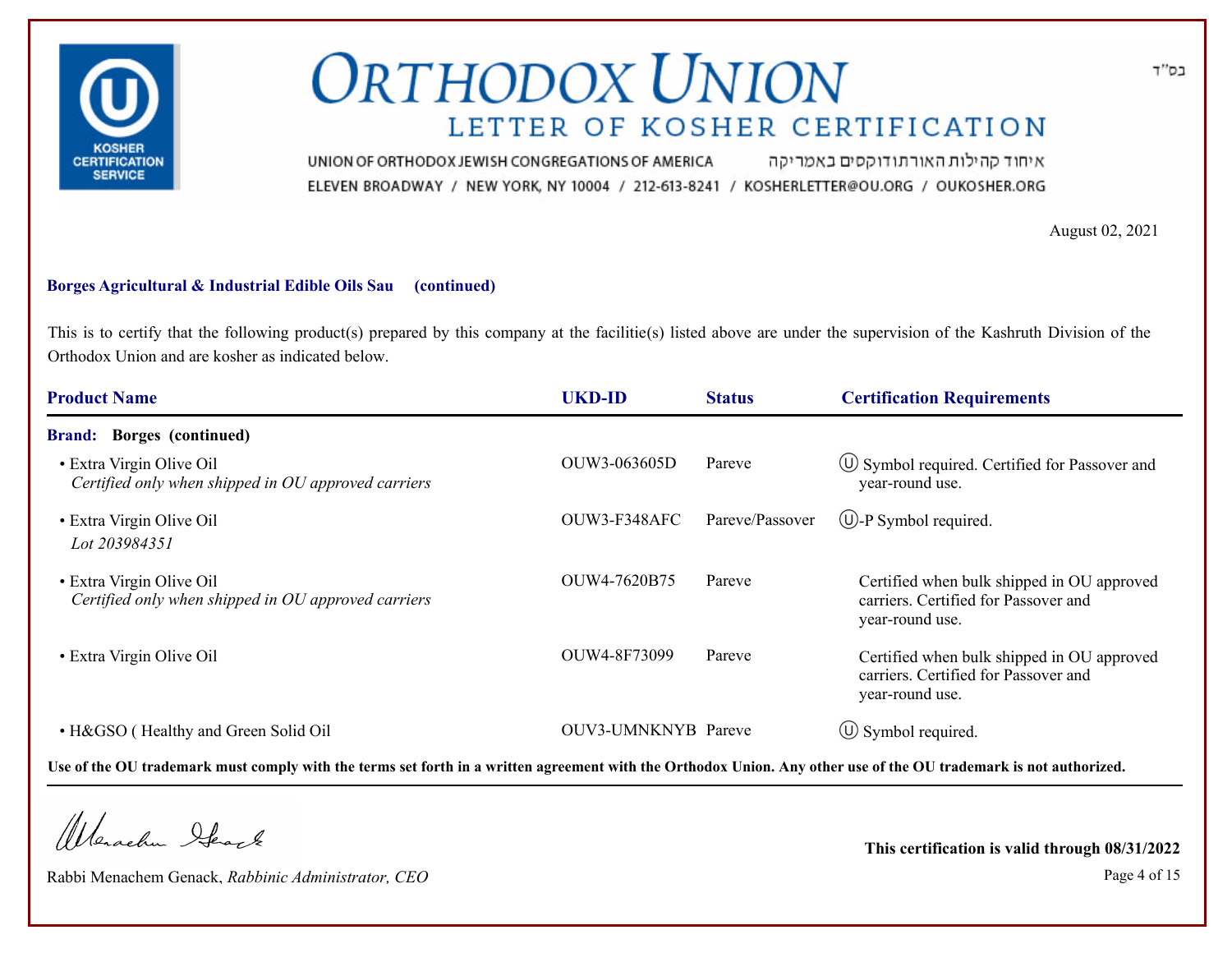

איחוד קהילות האורתודוקסים באמריקה UNION OF ORTHODOX JEWISH CONGREGATIONS OF AMERICA ELEVEN BROADWAY / NEW YORK, NY 10004 / 212-613-8241 / KOSHERLETTER@OU.ORG / OUKOSHER.ORG

August 02, 2021

#### **Borges Agricultural & Industrial Edible Oils Sau (continued)**

This is to certify that the following product(s) prepared by this company at the facilitie(s) listed above are under the supervision of the Kashruth Division of the Orthodox Union and are kosher as indicated below.

| <b>Product Name</b>                                                                     | <b>UKD-ID</b>       | <b>Status</b>   | <b>Certification Requirements</b>                                      |
|-----------------------------------------------------------------------------------------|---------------------|-----------------|------------------------------------------------------------------------|
| <b>Borges</b> (continued)<br><b>Brand:</b>                                              |                     |                 |                                                                        |
| • Harmony Extra Virgin Olive Oil (Hojiblanca)<br>Lot 203586351                          | OUW3-09CE161        | Pareve/Passover | $\bigcirc$ -P Symbol required.                                         |
| • Harmony Extra Virgin Olive Oil (Hojiblanca)                                           | <b>OUW3-FC8658E</b> | Pareve          | $\circ$ Symbol required. Certified for Passover and<br>year-round use. |
| • Olive Oil                                                                             | OUV3-5A56098        | Pareve          | $\circled{0}$ Symbol required.                                         |
| • Olive Oil and Garlic                                                                  | OUV3-F9820E3        | Pareve          | $\circ$ Symbol required.                                               |
| • Olive Oil Extra Mild Taste                                                            | OUV3-7448996        | Pareve          | $\circ$ Symbol required.                                               |
| • Organic Extra Light Olive Oil                                                         | OUV3-848EA13        | Pareve          | $\circ$ Symbol required.                                               |
| • Organic Extra Virgin Olive Oil<br>Certified when bulk shipped in OU aproved carriers. | OUW3-7A93761        | Pareve          | (∪) Symbol required. Certified for Passover and<br>year-round use.     |
| • Pomace Olive Oil                                                                      | OUV3-811D54C        | Pareve          | $\circ$ Symbol required.                                               |

**Use of the OU trademark must comply with the terms set forth in a written agreement with the Orthodox Union. Any other use of the OU trademark is not authorized.**

Werschn Stack

Rabbi Menachem Genack, *Rabbinic Administrator, CEO* Page 5 of 15

**This certification is valid through 08/31/2022**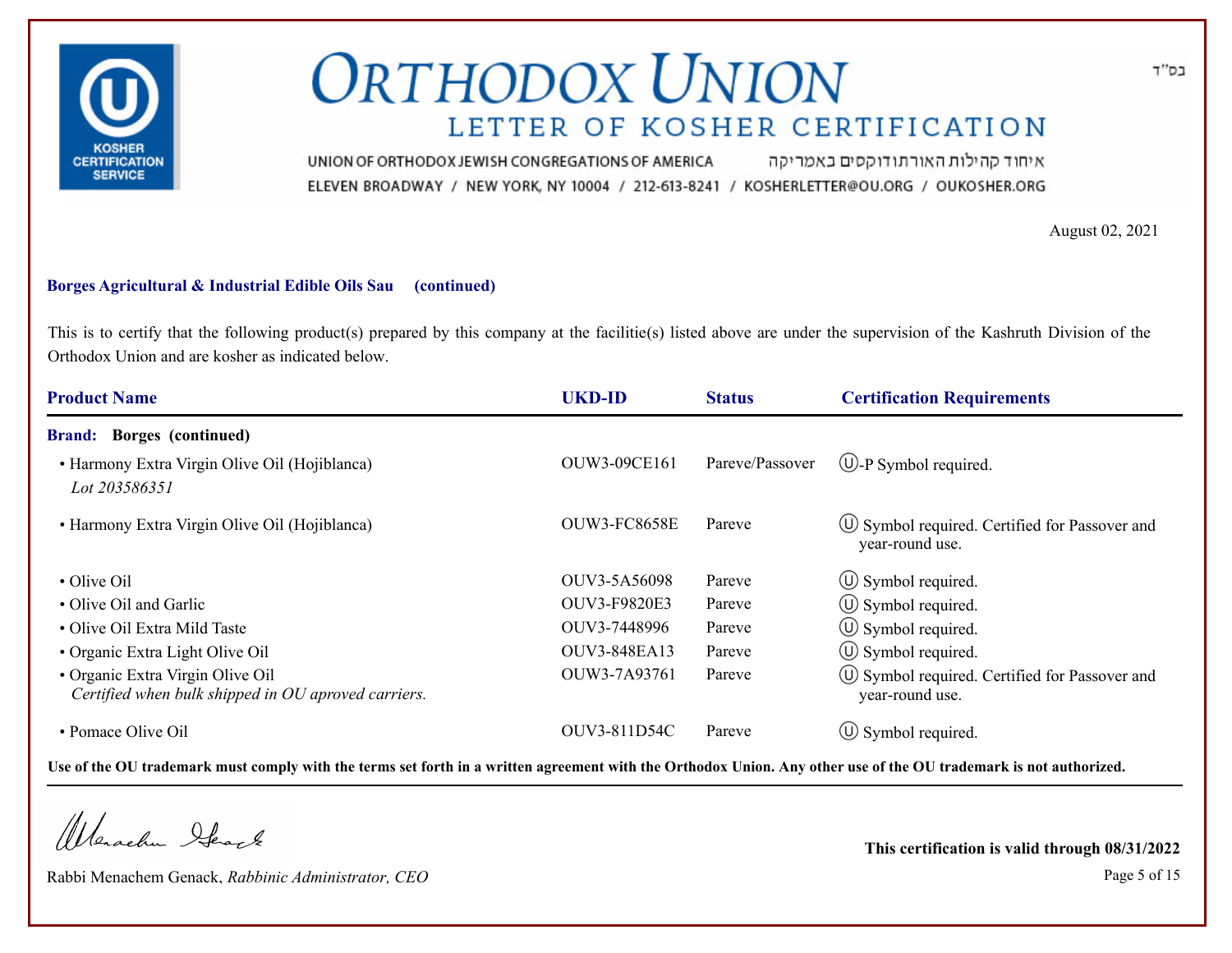

איחוד קהילות האורתודוקסים באמריקה UNION OF ORTHODOX JEWISH CONGREGATIONS OF AMERICA ELEVEN BROADWAY / NEW YORK, NY 10004 / 212-613-8241 / KOSHERLETTER@OU.ORG / OUKOSHER.ORG

August 02, 2021

#### **Borges Agricultural & Industrial Edible Oils Sau (continued)**

This is to certify that the following product(s) prepared by this company at the facilitie(s) listed above are under the supervision of the Kashruth Division of the Orthodox Union and are kosher as indicated below.

| <b>Product Name</b>                                                     | <b>UKD-ID</b> | <b>Status</b> | <b>Certification Requirements</b>                       |
|-------------------------------------------------------------------------|---------------|---------------|---------------------------------------------------------|
| <b>Brand:</b> Borges (continued)                                        |               |               |                                                         |
| • Pure Olive Oil<br>Certified only when shipped in OU approved carriers | OUV3-725D29E  | Pareve        | $\circ$ Symbol required.                                |
| • Pure Olive Oil<br>Certified only when shipped in OU approved carriers | OUV4-7651D96  | Pareve        | Certified when bulk shipped in OU approved<br>carriers. |
| • Rapeseed Oil                                                          | OUV3-1AAB67E  | Pareve        | $\circled{1}$ Symbol required.                          |
| • Rapeseed Oil                                                          | OUV4-F2E8E00  | Pareve        | Certified when bulk shipped in OU approved<br>carriers. |
| • Refined Grape Seed Oil                                                | OUV3-69D0A39  | Pareve        | $\circled{0}$ Symbol required.                          |
| • Refined Grape Seed Oil                                                | OUV4-CE09CE4  | Pareve        | Certified when bulk shipped in OU approved<br>carriers. |

**Use of the OU trademark must comply with the terms set forth in a written agreement with the Orthodox Union. Any other use of the OU trademark is not authorized.**

Werschn Stack

Rabbi Menachem Genack, *Rabbinic Administrator, CEO* Page 6 of 15

**This certification is valid through 08/31/2022**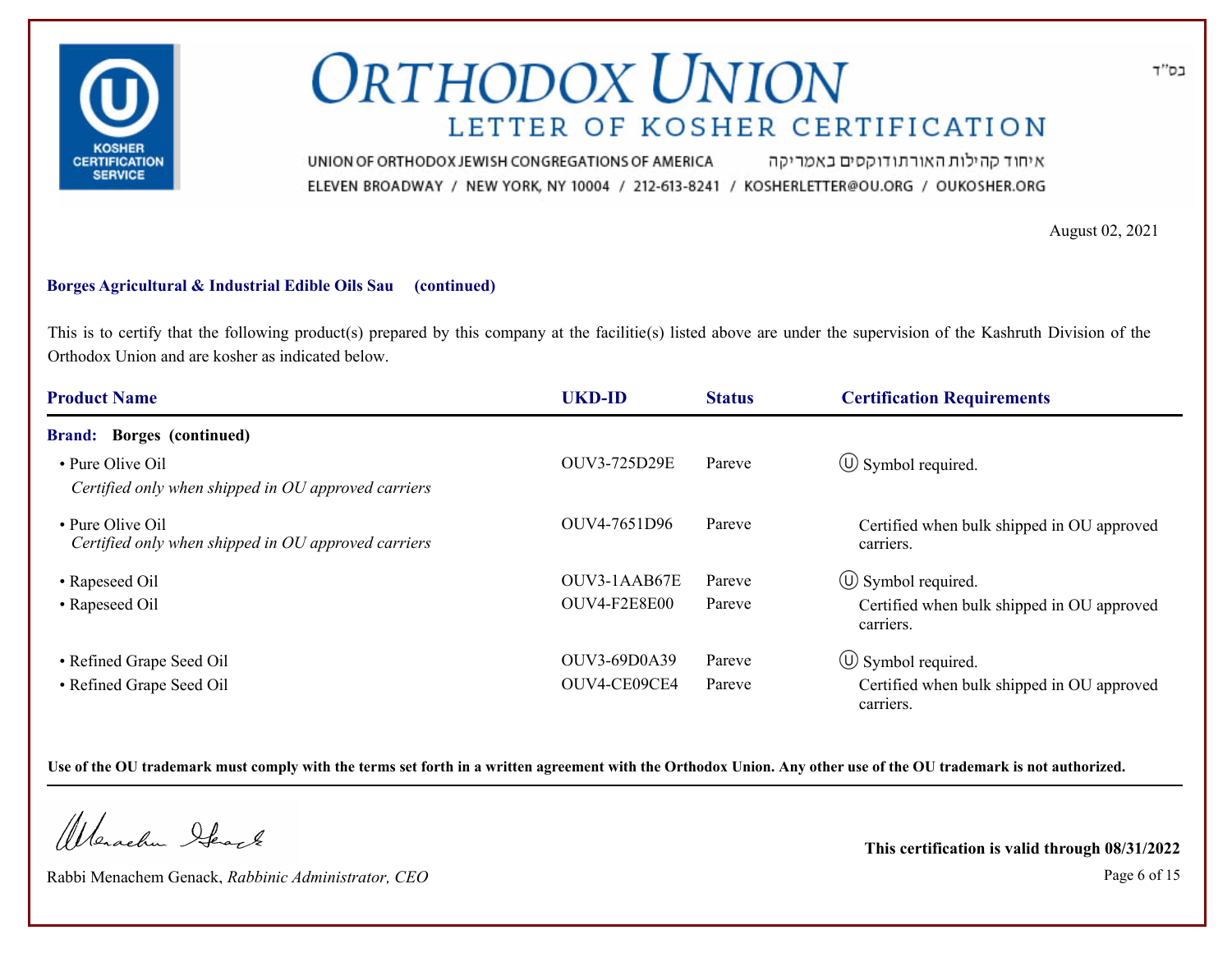

איחוד קהילות האורתודוקסים באמריקה UNION OF ORTHODOX JEWISH CONGREGATIONS OF AMERICA ELEVEN BROADWAY / NEW YORK, NY 10004 / 212-613-8241 / KOSHERLETTER@OU.ORG / OUKOSHER.ORG

August 02, 2021

#### **Borges Agricultural & Industrial Edible Oils Sau (continued)**

This is to certify that the following product(s) prepared by this company at the facilitie(s) listed above are under the supervision of the Kashruth Division of the Orthodox Union and are kosher as indicated below.

| <b>Product Name</b>                        | <b>UKD-ID</b>       | <b>Status</b> | <b>Certification Requirements</b>                       |
|--------------------------------------------|---------------------|---------------|---------------------------------------------------------|
| <b>Borges</b> (continued)<br><b>Brand:</b> |                     |               |                                                         |
| • Refined Olive Oil                        | <b>OUV3-7B5960A</b> | Pareve        | $\circled{1}$ Symbol required.                          |
| • Refined Olive Oil                        | OUV4-9E28368        | Pareve        | Certified when bulk shipped in OU approved<br>carriers. |
| • Refined Olive Pomace Oil                 | OUV3-889F020        | Pareve        | $\circ$ Symbol required.                                |
| • Refined Olive Pomace Oil                 | OUV4-2ADB0FD        | Pareve        | Certified when bulk shipped in OU approved<br>carriers. |
| • Refined Sunflower Oil                    | OUV4-535989C        | Pareve        | Certified when bulk shipped in OU approved<br>carriers. |

**Use of the OU trademark must comply with the terms set forth in a written agreement with the Orthodox Union. Any other use of the OU trademark is not authorized.**

Werschn Stack

Rabbi Menachem Genack, *Rabbinic Administrator, CEO* Page 7 of 15

**This certification is valid through 08/31/2022**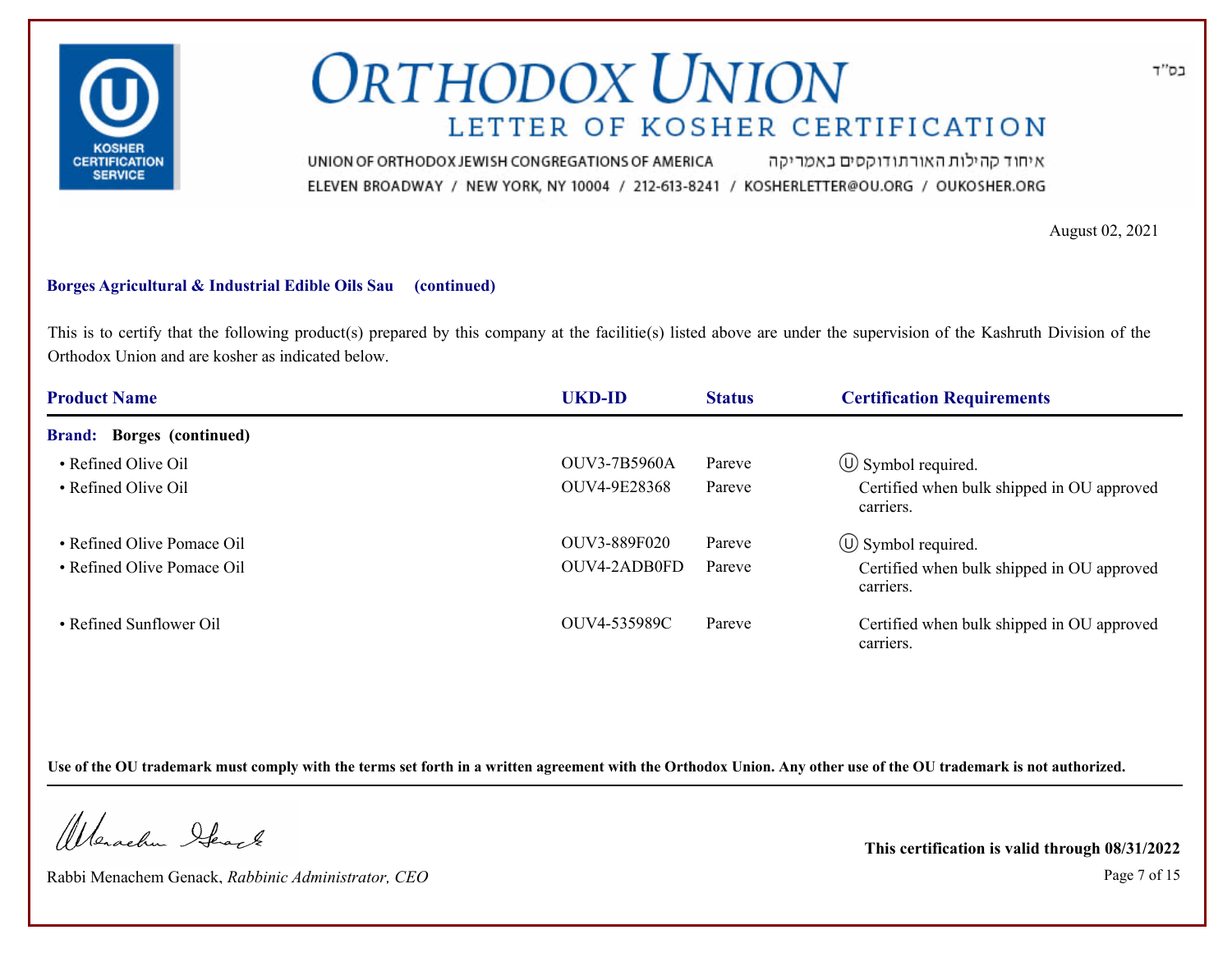

איחוד קהילות האורתודוקסים באמריקה UNION OF ORTHODOX JEWISH CONGREGATIONS OF AMERICA ELEVEN BROADWAY / NEW YORK, NY 10004 / 212-613-8241 / KOSHERLETTER@OU.ORG / OUKOSHER.ORG

August 02, 2021

#### **Borges Agricultural & Industrial Edible Oils Sau (continued)**

This is to certify that the following product(s) prepared by this company at the facilitie(s) listed above are under the supervision of the Kashruth Division of the Orthodox Union and are kosher as indicated below.

| <b>Product Name</b>                                                          | UKD-ID       | <b>Status</b>   | <b>Certification Requirements</b>                                      |
|------------------------------------------------------------------------------|--------------|-----------------|------------------------------------------------------------------------|
| <b>Brand:</b> Borges (continued)                                             |              |                 |                                                                        |
| • Sephardi Extra Virgin Olive Oil (Original)<br>Lot 203984351; Lot 204020351 | OUW3-446967B | Pareve/Passover | $\bigcirc$ -P Symbol required.                                         |
| • Sephardi Extra Virgin Olive Oil (Original)                                 | OUW3-DCD8CF0 | Pareve          | $\circ$ Symbol required. Certified for Passover and<br>year-round use. |
| • Virgin Olive Oil                                                           | OUV3-B0D4199 | Pareve          | $\circled{1}$ Symbol required.                                         |
| • Virgin Olive Oil                                                           | OUV4-070FD97 | Pareve          | Certified when bulk shipped in OU approved<br>carriers.                |

**Brand: Borgesol**

**Use of the OU trademark must comply with the terms set forth in a written agreement with the Orthodox Union. Any other use of the OU trademark is not authorized.**

Werschn Stack

Rabbi Menachem Genack, *Rabbinic Administrator, CEO* Page 8 of 15

**This certification is valid through 08/31/2022**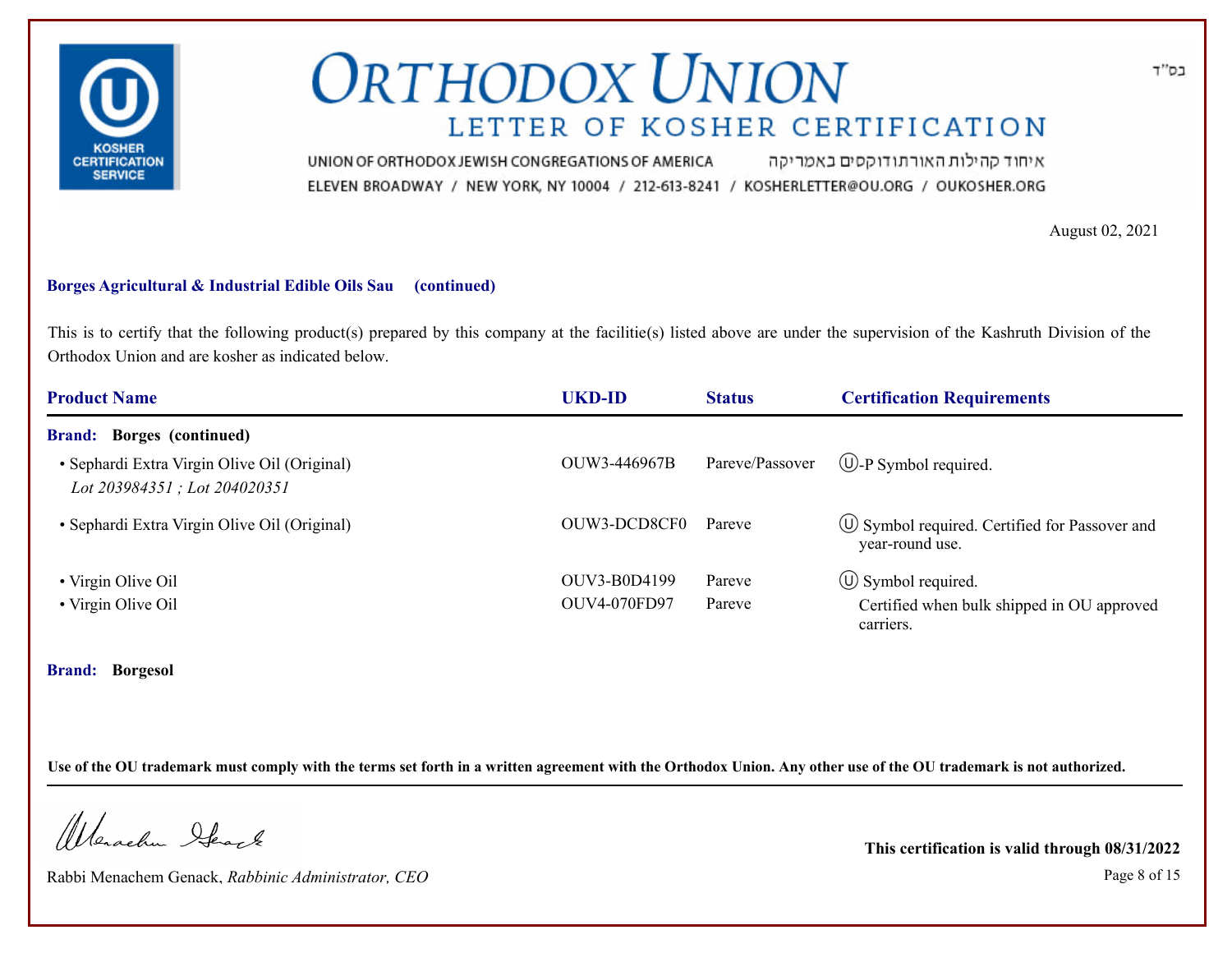

איחוד קהילות האורתודוקסים באמריקה UNION OF ORTHODOX JEWISH CONGREGATIONS OF AMERICA ELEVEN BROADWAY / NEW YORK, NY 10004 / 212-613-8241 / KOSHERLETTER@OU.ORG / OUKOSHER.ORG

August 02, 2021

#### **Borges Agricultural & Industrial Edible Oils Sau (continued)**

This is to certify that the following product(s) prepared by this company at the facilitie(s) listed above are under the supervision of the Kashruth Division of the Orthodox Union and are kosher as indicated below.

| <b>Product Name</b>                          | <b>UKD-ID</b> | <b>Status</b> | <b>Certification Requirements</b>                       |
|----------------------------------------------|---------------|---------------|---------------------------------------------------------|
| <b>Borgesol</b> (continued)<br><b>Brand:</b> |               |               |                                                         |
| • High Oleic Refined Sunflower Seed Oil      | OUV3-C18FDA1  | Pareve        | $\circ$ Symbol required.                                |
| • High Oleic Refined Sunflower Seed Oil      | OUV4-B1116B2  | Pareve        | Certified when bulk shipped in OU approved<br>carriers. |
| • Refined Olive Oil                          | OUV4-81D3963  | Pareve        | Certified when bulk shipped in OU approved<br>carriers. |
| • Refined Olive Pomace Oil                   | OUV3-86105C4  | Pareve        | $\circ$ Symbol required.                                |
| • Refined Olive Pomace Oil                   | OUV4-A3FD96C  | Pareve        | Certified when bulk shipped in OU approved<br>carriers. |
| • Refined Sunflower Oil                      | OUV3-CD98195  | Pareve        | $\circled{1}$ Symbol required.                          |
| <b>Brand:</b> Cesar                          |               |               |                                                         |

**Use of the OU trademark must comply with the terms set forth in a written agreement with the Orthodox Union. Any other use of the OU trademark is not authorized.**

Werachen Stack

Rabbi Menachem Genack, *Rabbinic Administrator, CEO* Page 9 of 15

**This certification is valid through 08/31/2022**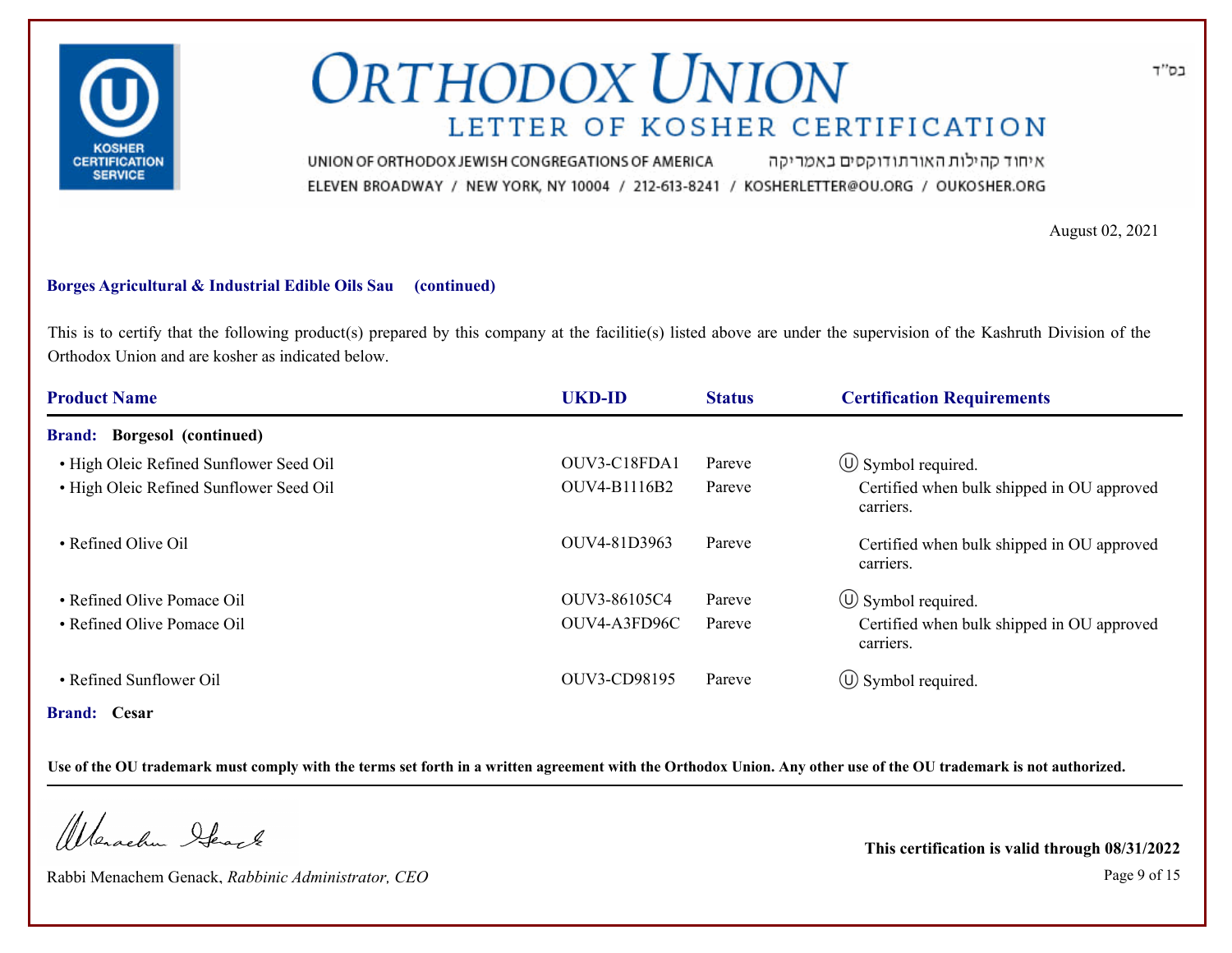

איחוד קהילות האורתודוקסים באמריקה UNION OF ORTHODOX JEWISH CONGREGATIONS OF AMERICA ELEVEN BROADWAY / NEW YORK, NY 10004 / 212-613-8241 / KOSHERLETTER@OU.ORG / OUKOSHER.ORG

August 02, 2021

#### **Borges Agricultural & Industrial Edible Oils Sau (continued)**

This is to certify that the following product(s) prepared by this company at the facilitie(s) listed above are under the supervision of the Kashruth Division of the Orthodox Union and are kosher as indicated below.

| <b>Product Name</b>                                                                                                                                                                                                                                                                                                      | UKD-ID              | <b>Status</b> | <b>Certification Requirements</b>                                      |
|--------------------------------------------------------------------------------------------------------------------------------------------------------------------------------------------------------------------------------------------------------------------------------------------------------------------------|---------------------|---------------|------------------------------------------------------------------------|
| <b>Brand:</b> Cesar (continued)                                                                                                                                                                                                                                                                                          |                     |               |                                                                        |
| • Extra Light Olive Oil                                                                                                                                                                                                                                                                                                  | OUV3-C39AA9E        | Pareve        | $\circ$ Symbol required.                                               |
| • Extra Virgin Olive Oil                                                                                                                                                                                                                                                                                                 | <b>OUW3-961AFB9</b> | Pareve        | $\circ$ Symbol required. Certified for Passover and<br>year-round use. |
| • Extra Virgin Olive Oil<br>Certified only when shipped in OU approved carriers                                                                                                                                                                                                                                          | OUW3-9ECC277        | Pareve        | $\circ$ Symbol required. Certified for Passover and<br>year-round use. |
| • Grape Seed Oil                                                                                                                                                                                                                                                                                                         | OUV3-233E5D9        | Pareve        | $\circled{1}$ Symbol required.                                         |
| • Olive Pomace Oil                                                                                                                                                                                                                                                                                                       | OUV3-353DDB1        | Pareve        | $\circled{1}$ Symbol required.                                         |
| • Pure Olive Oil                                                                                                                                                                                                                                                                                                         | OUV3-9C0ECF2        | Pareve        | $\circled{1}$ Symbol required.                                         |
| $C$ and $C$ and $C$ and $C$ are as $\overline{C}$ and $\overline{C}$ and $\overline{C}$ and $\overline{C}$ and $\overline{C}$ and $\overline{C}$ and $\overline{C}$ and $\overline{C}$ and $\overline{C}$ and $\overline{C}$ and $\overline{C}$ and $\overline{C}$ and $\overline{C}$ and $\overline{C}$ and $\overline$ |                     |               |                                                                        |

*Certified only when shipped in OU approved carriers*

**Use of the OU trademark must comply with the terms set forth in a written agreement with the Orthodox Union. Any other use of the OU trademark is not authorized.**

Werschn Stack

Rabbi Menachem Genack, *Rabbinic Administrator, CEO* Page 10 of 15

**This certification is valid through 08/31/2022**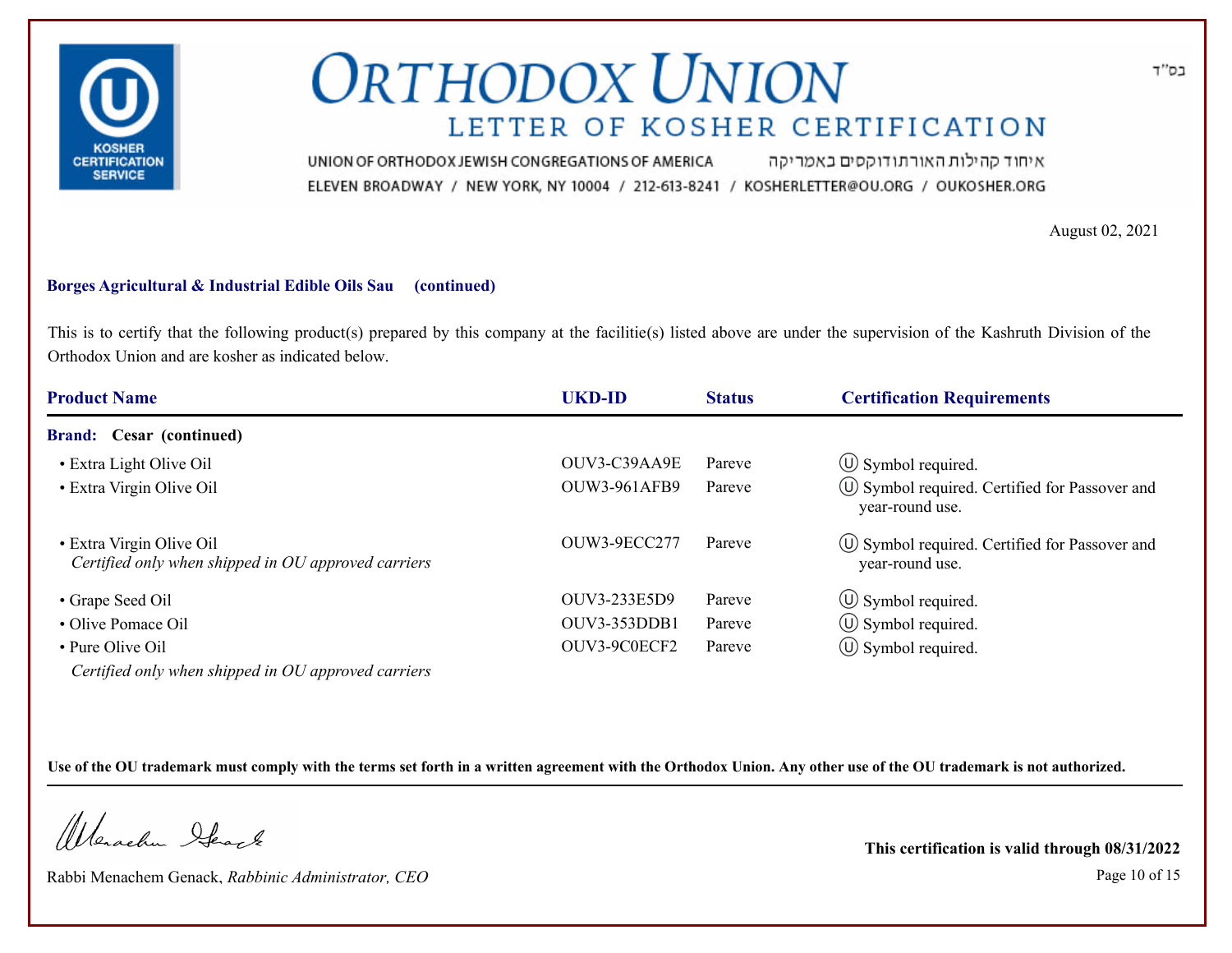

איחוד קהילות האורתודוקסים באמריקה UNION OF ORTHODOX JEWISH CONGREGATIONS OF AMERICA ELEVEN BROADWAY / NEW YORK, NY 10004 / 212-613-8241 / KOSHERLETTER@OU.ORG / OUKOSHER.ORG

August 02, 2021

#### **Borges Agricultural & Industrial Edible Oils Sau (continued)**

This is to certify that the following product(s) prepared by this company at the facilitie(s) listed above are under the supervision of the Kashruth Division of the Orthodox Union and are kosher as indicated below.

| <b>Product Name</b>                     | <b>UKD-ID</b> | <b>Status</b> | <b>Certification Requirements</b>                                      |
|-----------------------------------------|---------------|---------------|------------------------------------------------------------------------|
| <b>Brand:</b> Cesar (continued)         |               |               |                                                                        |
| • Refined Olive Pomace Oil              | OUV3-239B72A  | Pareve        | $\circled{1}$ Symbol required.                                         |
| • Refined Olive Pomace Oil              | OUV4-695941E  | Pareve        | Certified when bulk shipped in OU approved<br>carriers.                |
| • Virgin Olive Oil                      | OUV3-AA212BA  | Pareve        | $\circled{1}$ Symbol required.                                         |
| <b>Brand:</b> Eco Natura                |               |               |                                                                        |
| • 619094 Organic Extra virgin olive oil | OUW3-XYXJTGB  | Pareve        | $\circ$ Symbol required. Certified for Passover and<br>year-round use. |
| <b>Brand: ITLV</b>                      |               |               |                                                                        |
| • Extra Virgin Olive Oil                | OUW3-23628ED  | Pareve        | $\circ$ Symbol required. Certified for Passover and<br>year-round use. |

**Use of the OU trademark must comply with the terms set forth in a written agreement with the Orthodox Union. Any other use of the OU trademark is not authorized.**

Werschn Stack

Rabbi Menachem Genack, *Rabbinic Administrator, CEO* Page 11 of 15

**This certification is valid through 08/31/2022**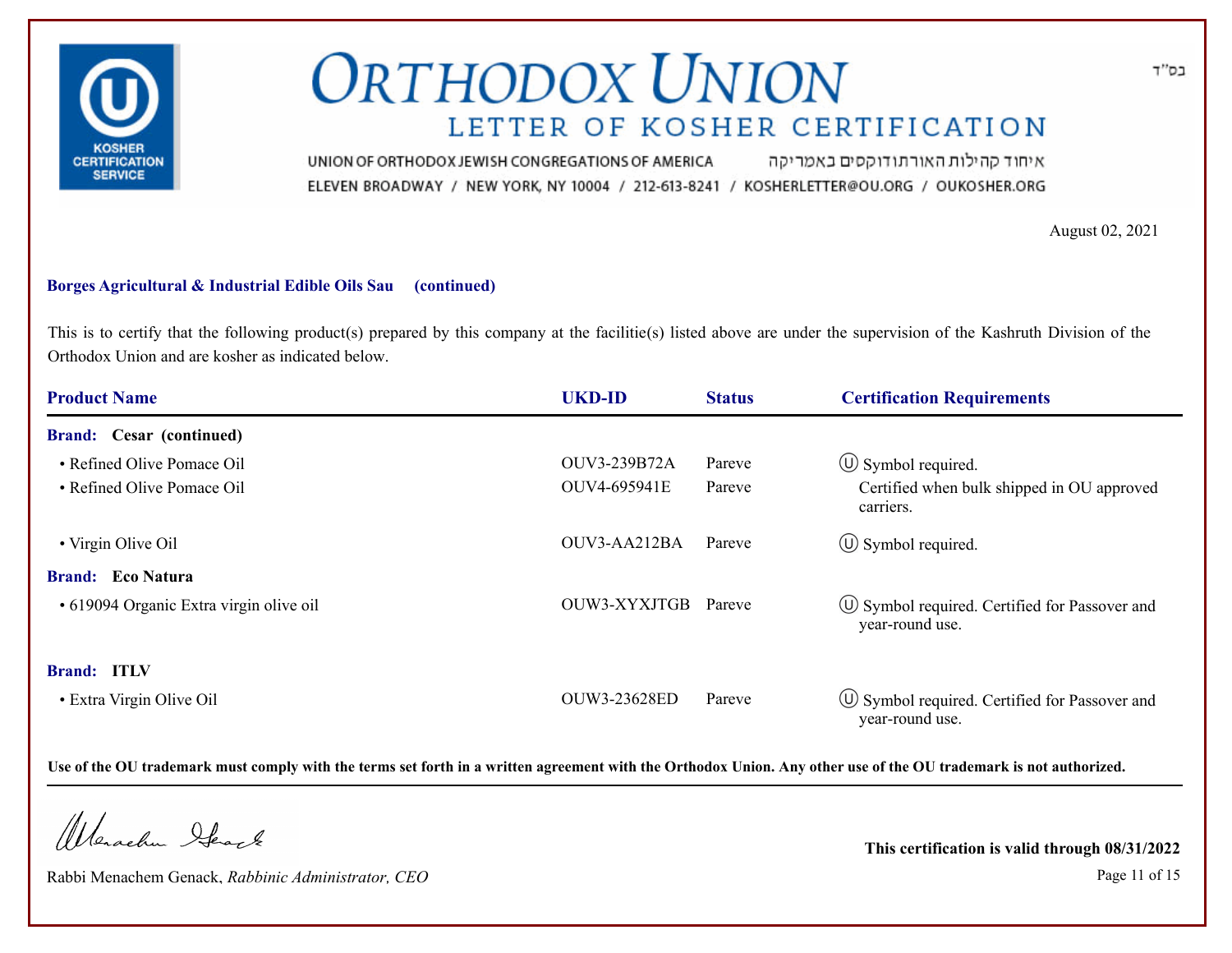

איחוד קהילות האורתודוקסים באמריקה UNION OF ORTHODOX JEWISH CONGREGATIONS OF AMERICA ELEVEN BROADWAY / NEW YORK, NY 10004 / 212-613-8241 / KOSHERLETTER@OU.ORG / OUKOSHER.ORG

August 02, 2021

#### **Borges Agricultural & Industrial Edible Oils Sau (continued)**

This is to certify that the following product(s) prepared by this company at the facilitie(s) listed above are under the supervision of the Kashruth Division of the Orthodox Union and are kosher as indicated below.

| <b>Product Name</b>                         | <b>UKD-ID</b>       | <b>Status</b> | <b>Certification Requirements</b>                                      |
|---------------------------------------------|---------------------|---------------|------------------------------------------------------------------------|
| <b>Brand:</b> ITLV (continued)              |                     |               |                                                                        |
| $\cdot$ Olive Oil 100 % Pure                | OUV3-0655A94        | Pareve        | $\circ$ Symbol required.                                               |
| • Olive Oil and Garlic                      | OUV3-7C6C418        | Pareve        | $\circled{1}$ Symbol required.                                         |
| • Refined Grape Seed Oil                    | <b>OUV3-3F45CB2</b> | Pareve        | $\circ$ Symbol required.                                               |
| • Refined Olive Pomace Oil                  | <b>OUV3-4071FB0</b> | Pareve        | $\circled{1}$ Symbol required.                                         |
| <b>Brand:</b> La Rena                       |                     |               |                                                                        |
| • Extra Virgin Olive Oil                    | <b>OUW3-A4713FA</b> | Pareve        | U Symbol required. Certified for Passover and<br>year-round use.       |
| <b>Brand:</b> Pacific Choice Specallty Food |                     |               |                                                                        |
| • 100% Extra Virgin Olive Oil               | OUW3-DD38C12        | Pareve        | $\circ$ Symbol required. Certified for Passover and<br>year-round use. |

**Use of the OU trademark must comply with the terms set forth in a written agreement with the Orthodox Union. Any other use of the OU trademark is not authorized.**

Werschn Stack

Rabbi Menachem Genack, *Rabbinic Administrator, CEO* Page 12 of 15

**This certification is valid through 08/31/2022**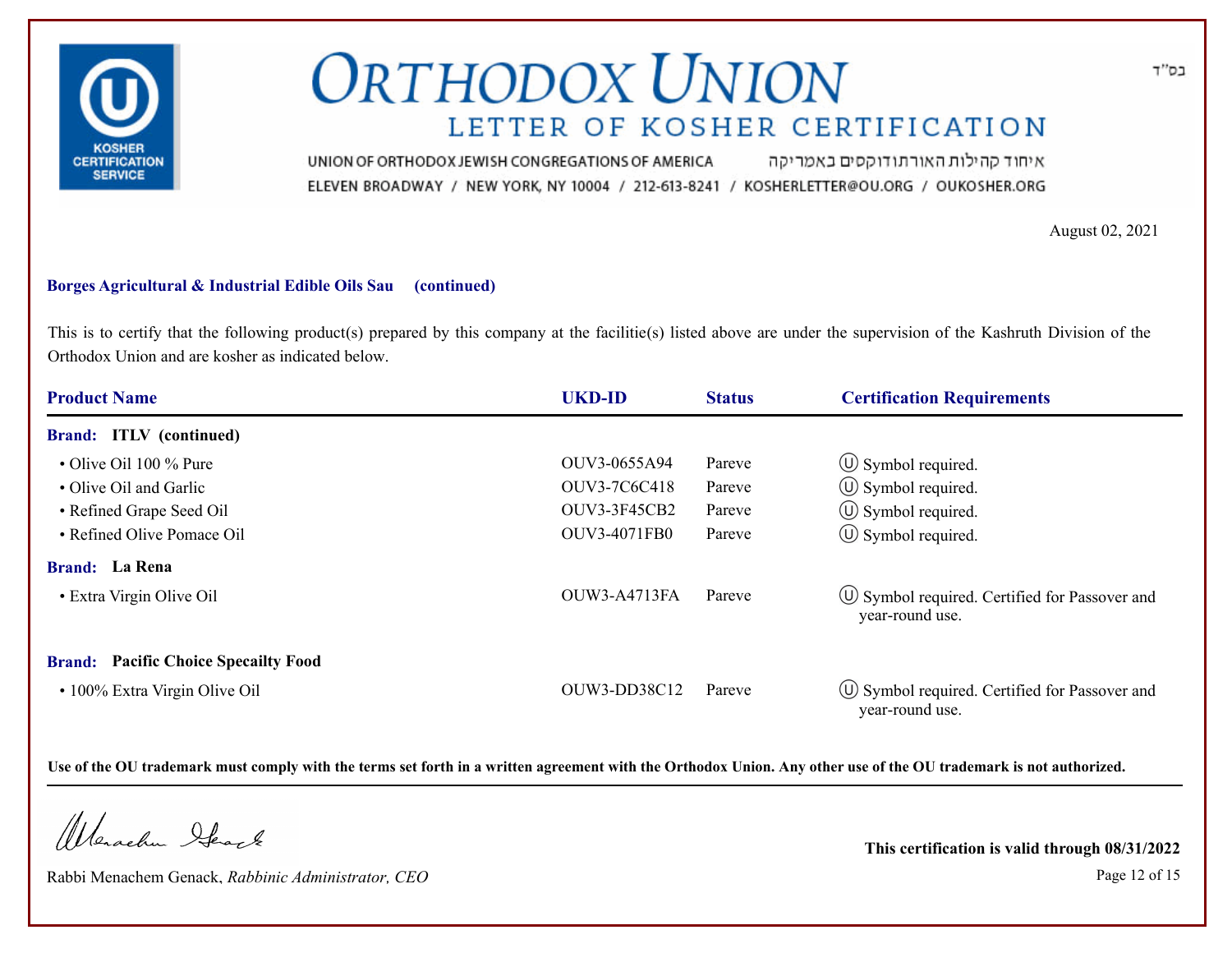

איחוד קהילות האורתודוקסים באמריקה UNION OF ORTHODOX JEWISH CONGREGATIONS OF AMERICA ELEVEN BROADWAY / NEW YORK, NY 10004 / 212-613-8241 / KOSHERLETTER@OU.ORG / OUKOSHER.ORG

August 02, 2021

#### **Borges Agricultural & Industrial Edible Oils Sau (continued)**

This is to certify that the following product(s) prepared by this company at the facilitie(s) listed above are under the supervision of the Kashruth Division of the Orthodox Union and are kosher as indicated below.

| <b>Product Name</b>                 | <b>UKD-ID</b>       | <b>Status</b> | <b>Certification Requirements</b>                                  |
|-------------------------------------|---------------------|---------------|--------------------------------------------------------------------|
| <b>Brand:</b> Ponte Vecchio         |                     |               |                                                                    |
| • Imported Extra Virigin Olive Oil  | OUV3-AE21CD0        | Pareve        | $\circ$ Symbol required.                                           |
| • Refined Olive Pomace Oil          | OUV3-D1FCE66        | Pareve        | $\circ$ Symbol required.                                           |
| • Refined Olive Pomace Oil          | OUV4-C523DF7        | Pareve        | Certified when bulk shipped in OU approved<br>carriers.            |
| <b>Brand:</b> Star                  |                     |               |                                                                    |
| • 800143 Refined grapeseed oil      | OUV3-GL0FTNS        | Pareve        | $\circ$ Symbol required.                                           |
| $\cdot$ 801244 Virgensol 80         | OUV3-HK5WG22        | Pareve        | $\circ$ Symbol required.                                           |
| • Extra Light Olive Oil             | <b>OUV3-2E60F19</b> | Pareve        | $\circ$ Symbol required.                                           |
| • Extra Virgin Olive Oil            | <b>OUW3-4467BEE</b> | Pareve        | (∪) Symbol required. Certified for Passover and<br>year-round use. |
| • Extra Virgin Olive Oil and Garlic | OUV3-8B0EB5A        | Pareve        | $\circ$ Symbol required.                                           |

**Use of the OU trademark must comply with the terms set forth in a written agreement with the Orthodox Union. Any other use of the OU trademark is not authorized.**

Werschn Stack

Rabbi Menachem Genack, *Rabbinic Administrator, CEO* Page 13 of 15

**This certification is valid through 08/31/2022**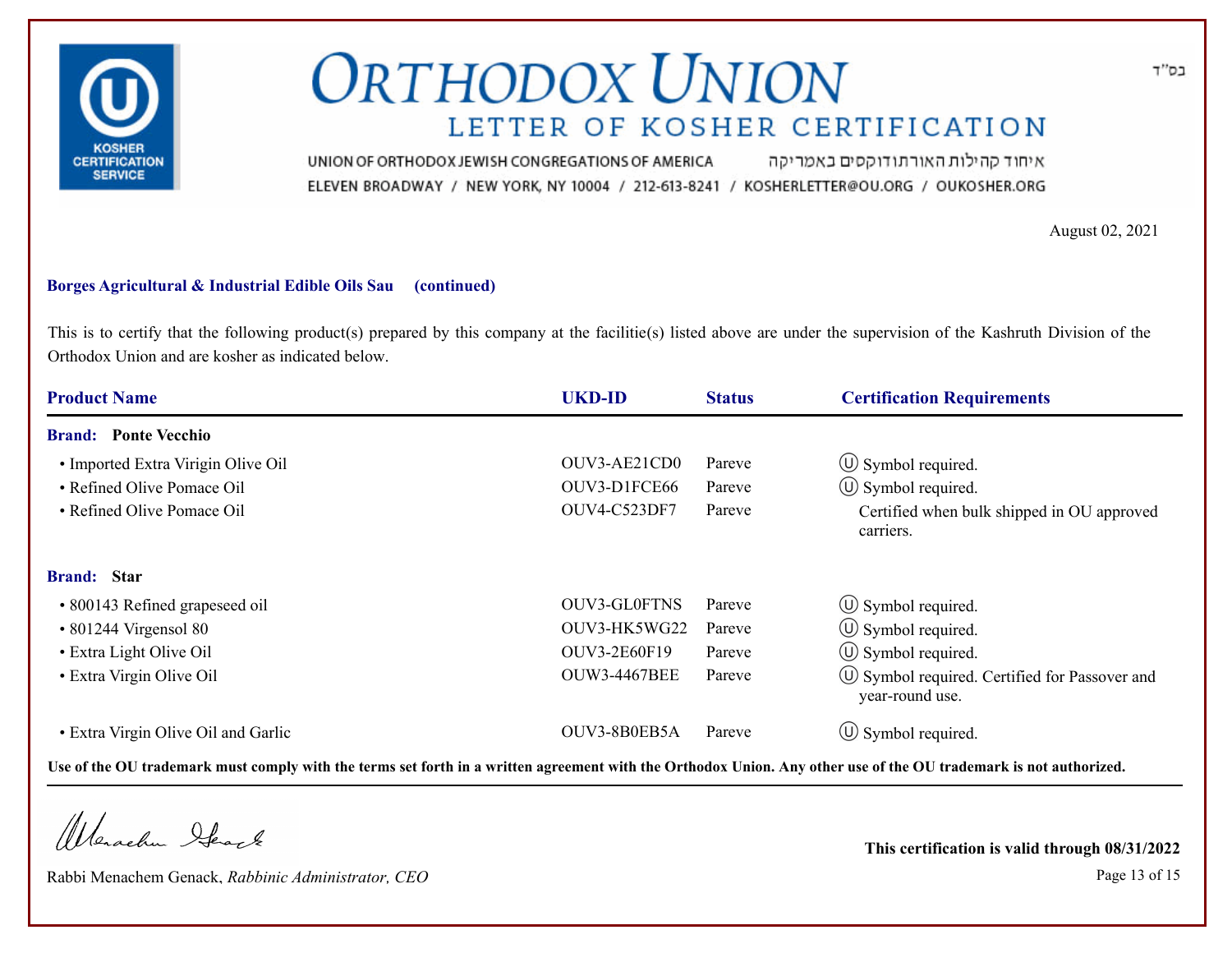

איחוד קהילות האורתודוקסים באמריקה UNION OF ORTHODOX JEWISH CONGREGATIONS OF AMERICA ELEVEN BROADWAY / NEW YORK, NY 10004 / 212-613-8241 / KOSHERLETTER@OU.ORG / OUKOSHER.ORG

August 02, 2021

#### **Borges Agricultural & Industrial Edible Oils Sau (continued)**

This is to certify that the following product(s) prepared by this company at the facilitie(s) listed above are under the supervision of the Kashruth Division of the Orthodox Union and are kosher as indicated below.

| <b>Product Name</b>                                                                     | <b>UKD-ID</b>       | <b>Status</b> | <b>Certification Requirements</b>                                  |
|-----------------------------------------------------------------------------------------|---------------------|---------------|--------------------------------------------------------------------|
| <b>Brand:</b> Star (continued)                                                          |                     |               |                                                                    |
| • Olive Oil and Garlic                                                                  | OUV3-BDBF91E        | Pareve        | $\circled{1}$ Symbol required.                                     |
| • Organic Extra Virgin Olive Oil<br>Certified when bulk shipped in OU aproved carriers. | <b>OUW3-C749BE8</b> | Pareve        | (U) Symbol required. Certified for Passover and<br>year-round use. |
| • Pure Olive Oil                                                                        | OUV3-71F32C1        | Pareve        | $\circ$ Symbol required.                                           |
| Certified only when shipped in OU approved carriers                                     |                     |               |                                                                    |
| • Refined Olive Pomace Oil                                                              | OUV3-76B2303        | Pareve        | $\circ$ Symbol required.                                           |
| • Refined Olive Pomace Oil                                                              | <b>OUV4-2AD6836</b> | Pareve        | Certified when bulk shipped in OU approved<br>carriers.            |
| • Refined Sunflower Oil                                                                 | OUV3-1AAEB86        | Pareve        | $\circ$ Symbol required.                                           |
| <b>Brand: Tramier</b>                                                                   |                     |               |                                                                    |

**Use of the OU trademark must comply with the terms set forth in a written agreement with the Orthodox Union. Any other use of the OU trademark is not authorized.**

Werachen Stack

Rabbi Menachem Genack, *Rabbinic Administrator, CEO* Page 14 of 15

**This certification is valid through 08/31/2022**